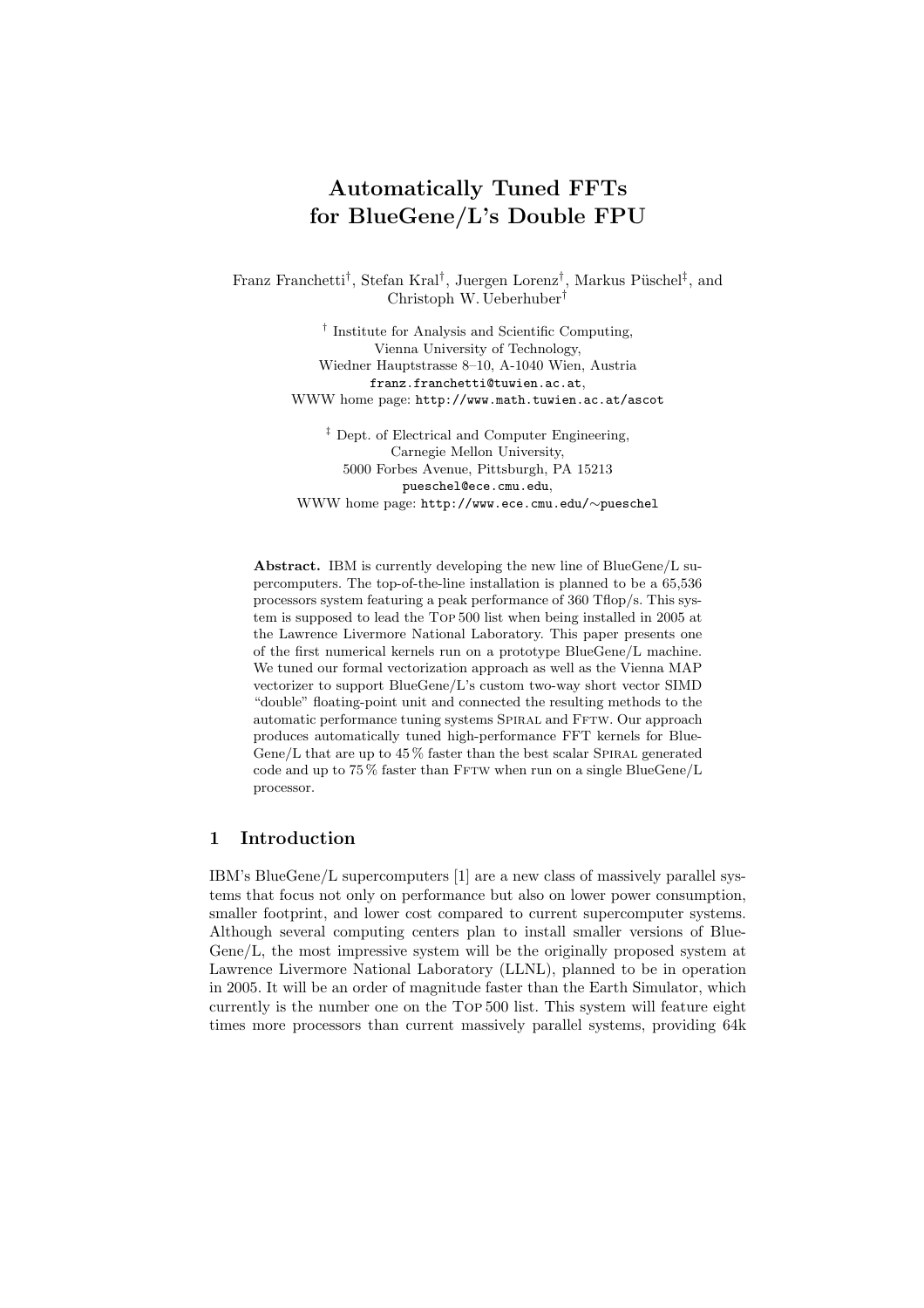processors for solving new classes of problems. To tame this vast parallelism, new approaches and tools have to be developed. However, tuning software for this machine starts by optimizing computational kernels for its processors. And BlueGene/L systems come with a twist on this level as well. Their processors feature a custom floating-point unit—called "double" FPU—that provides support for complex arithmetic.

Efficient computation of fast Fourier transforms (FFTs) is required in many applications planned to be run on BlueGene/L systems. In most of these applications, very fast one-dimensional FFT routines for relatively small problem sizes (in the region of 2048 data points) running on a single processor are required as major building blocks for large scientific codes. In contrast to tedious hand-optimization, the library generator SPIRAL [23], as well as the state-ofthe-art FFT libraries FFTW  $[12]$  and UHFFT  $[22]$ , use empirical approaches to automatically optimize code for a given platform.

Floating-point support for complex arithmetic can speed up large scientific codes significantly, but the utilization of non-standard FPUs in computational kernels like FFTs is not straightforward. Optimization of these kernels leads to complicated data dependencies that cannot be mapped directly to BlueGene/L's custom FPU. This complicacy becomes a governing factor when applying automatic performance tuning techniques and needs to be addressed to obtain high-performance FFT implementations.

Contributions of this Paper. In this paper we introduce and describe an FFT library and experimental FFT kernels (FFTW no-twiddle codelets) that take full advantage of BlueGene/L's double FPU by means of short vector SIMD vectorization. The library was automatically generated and tuned using Spiral in combination with formal vectorization [8] as well as by connecting SPIRAL to the Vienna MAP vectorizer [15, 16]. The resulting codes provide up to  $45\%$ speed-up over the best SPIRAL generated code not utilizing the double FPU, and they are up to  $75\%$  faster than off-the-shelf FFTW 2.1.5 ported to BlueGene/L without specific optimization for the double FPU.

We obtained FFTW no-twiddle codelets for BlueGene/L by connecting FFTW to the Vienna MAP vectorizer. The resulting *double FPU no-twiddle codelets* are considerably faster than their scalar counterparts and strongly encourage the adaptation of FFTW 2.1.5 to BlueGene/L [20]. Experiments show that our approach provides satisfactory speed-up while the vectorization facility of IBM's XL C compiler does not speed up FFT computations. Our FFT codes were the first numerical codes developed outside IBM that were run on the first Blue-Gene/L prototype systems DD1 and DD2.

## 2 The BlueGene/L Supercomputer

The currently largest prototype of IBM's supercomputer line BlueGene/L [1] is DD1, a machine equipped with 8192 custom-made IBM PowerPC 440 FP2 processors (4096 two-way SMP chips), which achieves a Linpack performance of  $R_{max} = 11.68$  Tflop/s, i.e., 71% of its theoretical peak performance of  $R_{peak} =$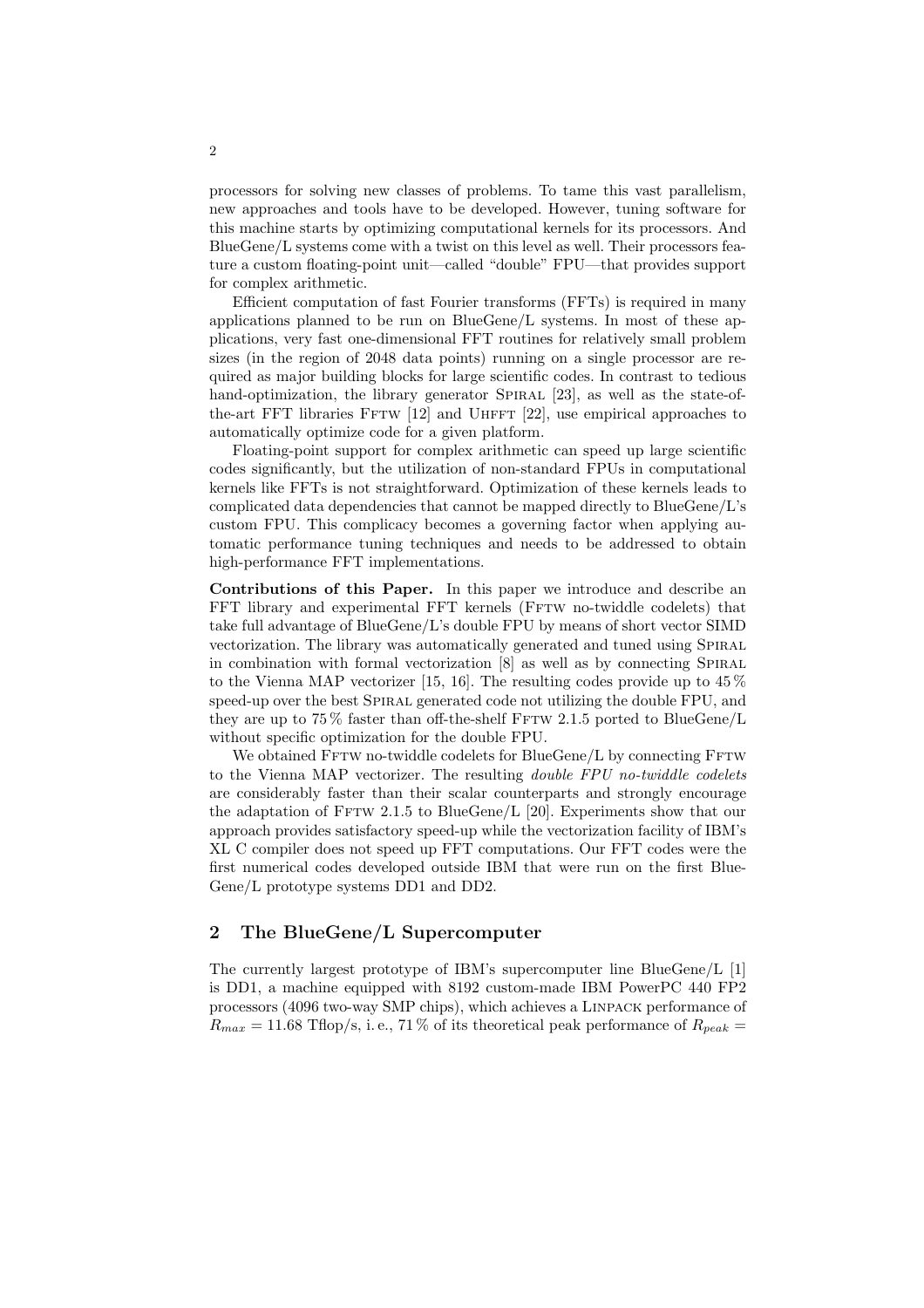16.38 Tflop/s. This performance ranks the prototype machine on position 4 of the Top 500 list (in June 2004). The BlueGene/L prototype machine is roughly 1/20th the physical size of machines of comparable compute power that exist today.

The largest BlueGene/L machine, which is being built for Lawrence Livermore National Laboratory (LLNL) in California, will be 8 times larger and will occupy 64 full racks. When completed in 2005, the Blue Gene/L supercomputer is expected to lead the Top 500 list. Compared with today's fastest supercomputers, it will be an order of magnitude faster, consume 1/15th of the power and, be 10 times more compact than today's fastest supercomputers.

The BlueGene/L machine at LLNL will be built from 65,536 PowerPC 440 FP2 processors connected by a 3D torus network leading to 360 Tflop/s peak performance. BlueGene/L's processors will run at 700 MHz, whereas the current prototype BlueGene/L DD1 runs at 500 MHz. As a comparison, the Earth Simulator which is currently leading the Top 500 list achieves a Linpack performance of  $R_{max} = 36$  Tflop/s.

#### 2.1 BlueGene/L's Floating-Point Unit

Dedicated hardware support for complex arithmetic has the potential to accelerate many applications in scientific computing.

BlueGene/L's floating-point "double" FPU was obtained by replicating the PowerPC 440's standard FPU and adding crossover data paths and sign change capabilities to support complex multiplication. The resulting PowerPC 440 CPU with its new custom FPU is called PowerPC 440 FP2. Up to four real floatingpoint operations (one two-way vector fused multiply-add operation) can be issued every cycle. This double FPU has many similarities to industry-standard two-way short vector SIMD extensions like AMD's 3DNow! or Intel's SSE 3. In particular, data to be processed by the double FPU has to be alignend on 16-byte boundaries in memory.

However, the PowerPC 440 FP2 features some characteristics that are different from standard short vector SIMD architectures; namely (i) non-standard fused multiply-add (FMA) operations required for complex multiplications; (ii) computationally expensive data reorganization within two-way registers; and (*iii*) efficient support for mixing of scalar and vector operations.

Mapping Code to BlueGene/L's Double FPU. BlueGene/L's double FPU can be regarded either as a complex FPU or as a real two-way vector FPU depending on the techniques used for utilizing the relevant hardware features.

Programs using complex arithmetic can be mapped to BlueGene/L's custom FPU in a straight forward manner. Problems arise when the usage of real code is unavoidable. However, even for purely complex code it may be beneficial to express complex arithmetics in terms of real arithmetic. In particular, switching to real arithmetic allows to apply common subexpression elimination, constant folding, and copy propagation on the real and imaginary parts of complex numbers separately. For FFT implementations this saves a significant number of arithmetic operations, leading to improved performance.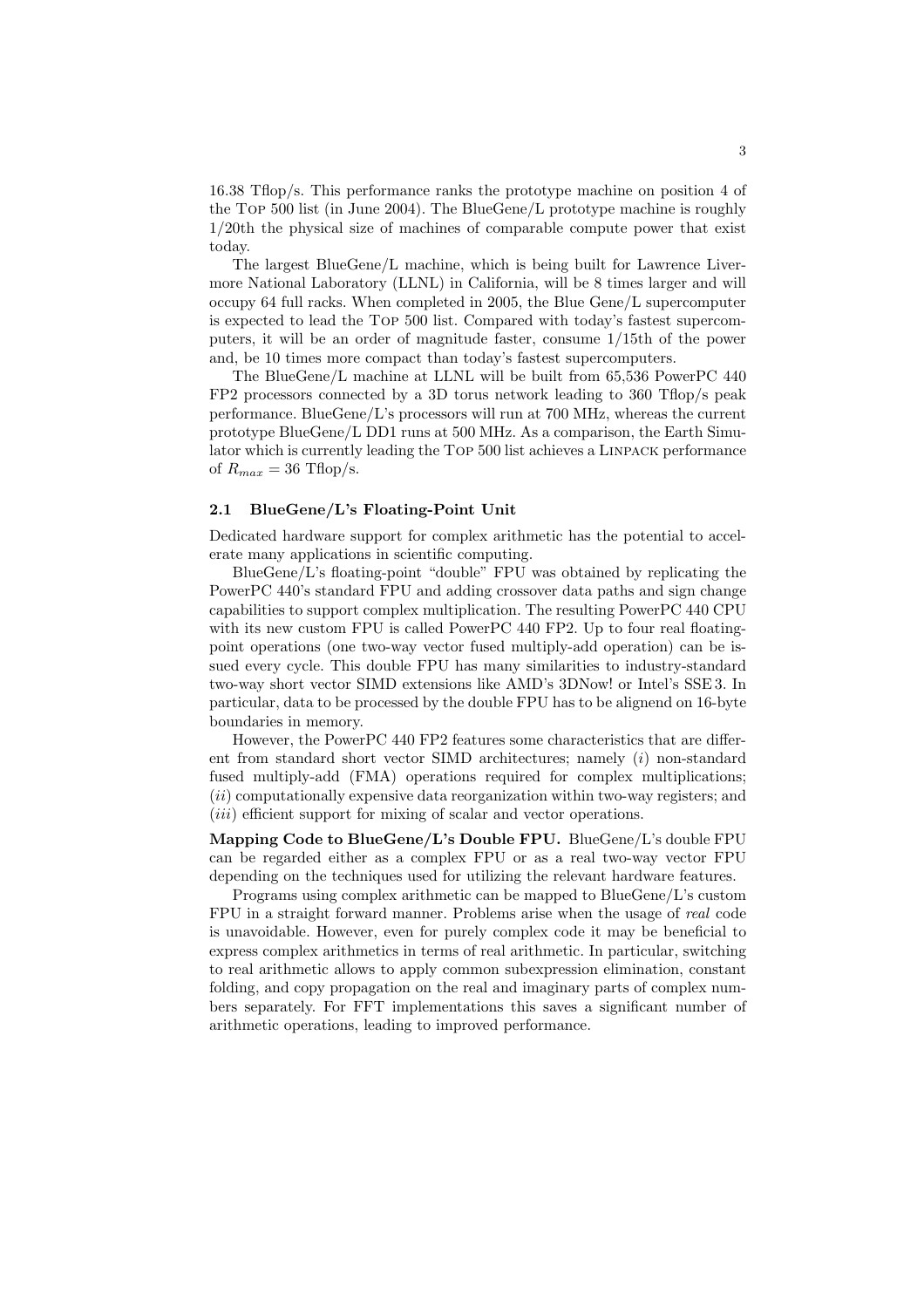Since the double FPU supports all classical short vector SIMD style (interoperand, parallel) instructions (e.g., as supported by Intel  $SSE 2$ ), it can be used to accelerate real computations if the targeted algorithm exhibits fine-grain parallelism. Short vector SIMD vectorization techniques can be applied to speed up real codes.

The main challenge when vectorizing for the double FPU is that one data reorder operation within the two-way register file is as expensive as one arithmetic two-way FMA operation (i. e., four floating-point operations). In addition, every cycle either one floating-point two-way FMA operation or one data reorganization instruction can be issued. On other two-way short vector SIMD architectures like SSE 3 and 3DNow! data shuffle operations are much more efficient. Thus, the double FPU requires tailoring of vectorization techniques to these features in order to produce high-performance code.

Tools for Programming BlueGene/L's Double FPU. To utilize Blue-Gene/L's double FPU within a numerical library, three approaches can be pursued:  $(i)$  The implementation of the numerical kernels in C such that IBM's VisualAge XL C compiler for BlueGene/L is able to vectorize these kernels.  $(ii)$  Directly implement the numerical kernels in assembly language using double FPU instructions. *(iii)* Explicitly vectorize the numerical kernels utilizing XL C's proprietary language extension to C99 that provides access to the double FPU on source level by means of data types and intrinsic functions.

The Gnu C compiler port for BlueGene/L supports the utilization of no more than 32 temporary variables when accessing the double FPU. This constraint prevents automatic performance tuning on BlueGene/L using the Gnu C compiler.

In this paper, we provide vectorization techniques for FFT kernels tailored to the needs of BlueGene/L. All codes are generated automatically and utilize the XL C compiler's vector data types and intrinsic functions to access the double FPU to avoid utilizing assembly language. Thus, register allocation and instruction scheduling is left to the compiler, while vectorization (i. e., floating point SIMD instruction selection) is done at the source code level by our approach.

## 3 Automatic Performance Tuning of Numerical Software

Discrete Fourier transforms (DFTs) are, together with linear algebra algorithms, the most ubiquitously used kernels in scientific computing.

The applications of DFTs range from small scale problems with stringent time constraints (for instance, in real time signal processing) to large scale simulations and PDE programs running on the world's largest supercomputers. Therefore, the best possible performance of DFT software is of crucial importance. However, algorithms for DFTs have complicated structure, which makes their efficient implementation a difficult problem, even on standard platforms. It is an even harder problem to efficiently map these algorithms to special hardware like BlueGene/L's double FPU.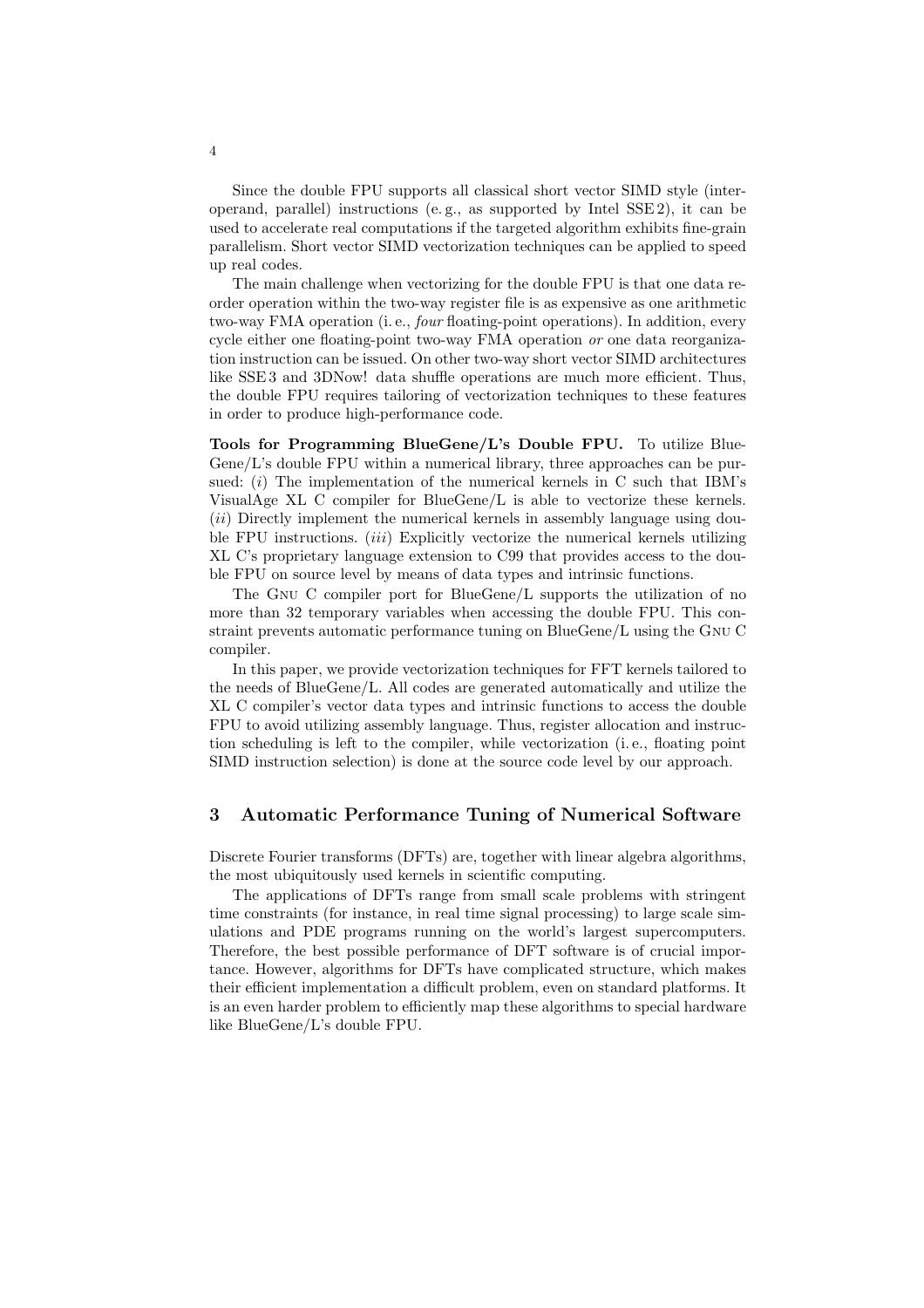The traditional method for achieving highly optimized numerical code is hand coding, often in assembly language. However, this approach requires a lot of expertise and the resulting code is error-prone and non-portable.

Automatic Performance Tuning. Recently, a new paradigm for software creation has emerged: the automatic generation and optimization of numerical libraries. Examples include Atlas [27] in the field of numerical linear algebra, and FFTW [12] which introduced automatic performance tuning in FFT libraries. In the field of digital signal processing (DSP), SPIRAL [23] automatically generates tuned codes for large classes of DSP transforms by utilizing state-of-the-art coding and optimization techniques. All these systems feature code generators that generate ANSI C code to maintain portability. The generated kernels consist of up to thousands of lines of code.

To achieve top performance in connection with such codes, the exploitation of special processor features such as short vector SIMD or FMA instruction set architecture extensions (like the double FPU) is a must. Unfortunately, approaches used by vectorizing compilers to vectorize loops [2, 3, 24, 29] or basic blocks [18, 19, 21] lead to inefficient code when applied to automatically generated codes for DSP transforms. In case of these algorithms, the vectorization techniques entail large overhead for data reordering operations on the resulting short vector code as they do not have domain specific knowledge about the codes' inherent parallelism. The cost of this overhead becomes prohibitive on an architecture like  $BlueGene/L$ 's double  $FPU$  where data reorganization is very expensive compared to floating-point operations. This implies that vectorization techniques have to be adapted to BlueGene/L's FPU architecture.

FFTW. FFTW implements the Cooley-Tukey FFT algorithm [26] recursively. This allows for flexible problem decomposition that is the key for FFTW's adaptability to a wide range of different computer systems.

In an initialization step FFTW's planner applies dynamic programming to find a problem decomposition that leads to fast FFT computation for a given size on the target machine. Whenever FFTs of planned sizes are to be computed, the executor applies these problem decompositions to perform the FFT computation. At the leafs of the recursion the actual work is done in code blocks called codelets. These codelets come in two flavors (twiddle codelets and no-twiddle codelets) and are automatically generated by a program generator named generation [10, 11].

SPIRAL. SPIRAL [23] is a generator for high performance code for discrete signal transforms including the discrete Fourier transform (DFT), the discrete cosine transforms (DCTs), and many others. SPIRAL uses a mathematical approach that translates the implementation and optimization problem into a search problem in the space of structurally different algorithms and their possible implementations for the best match to a given computing platform.

SPIRAL represents the different algorithms for a signal transform as formulas in a concise mathematical language, called SPL, that is an extension of the Kronecker product formalism [14, 28]. The SPL formulas expressed in SPL are automatically generated by SPIRAL's *formula generator* and automatically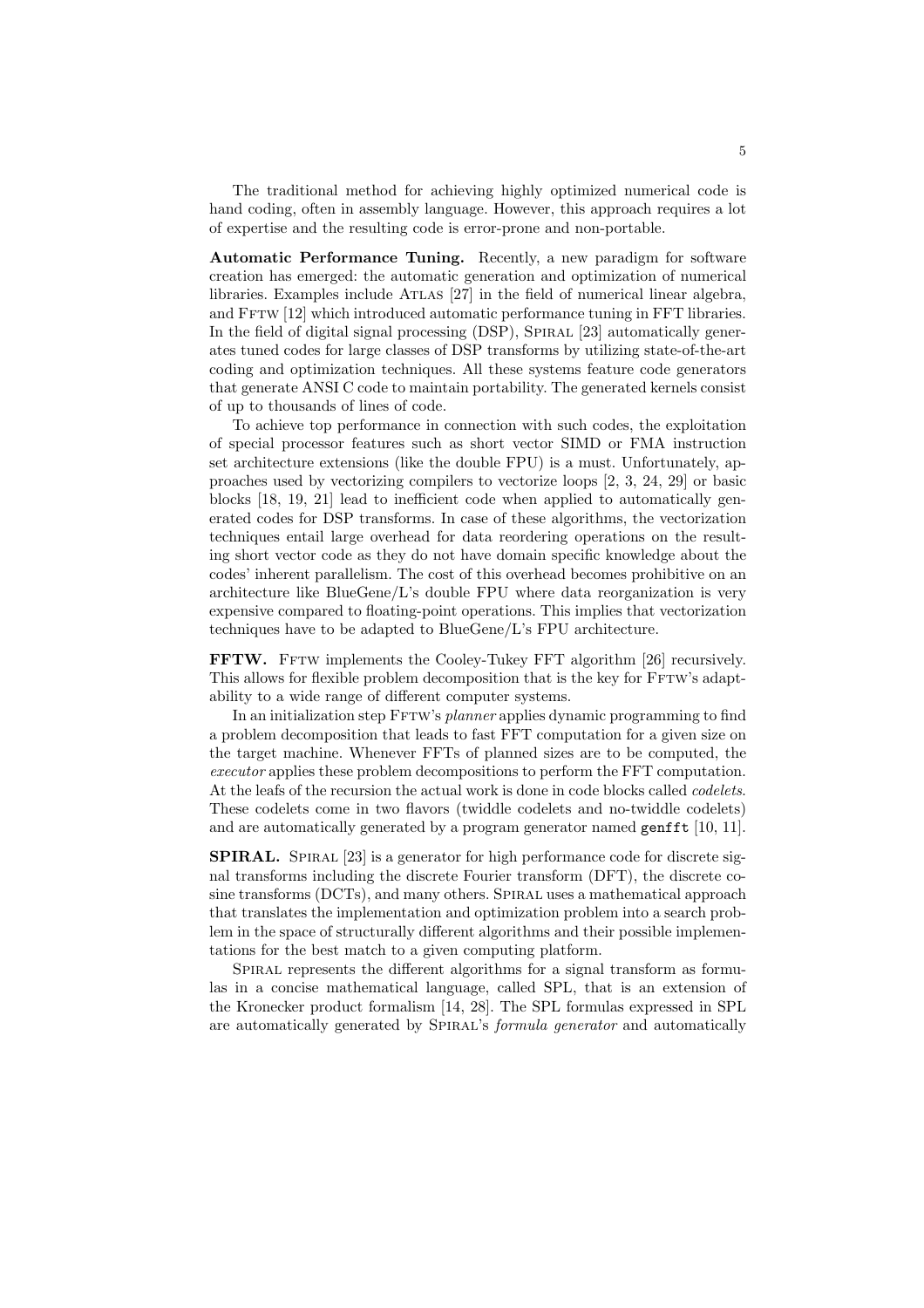translated into code by Spiral's special purpose SPL compiler. Performance evaluation feeds back runtime information into SPIRAL's search engine which closes the feedback loop enabling automated search for good implementations.

# 4 Generating Vector Code for BlueGene/L

In this section we present two approaches to vectorizing FFT kernels generated by SPIRAL and FFTW targeted for BlueGene/L's double FPU.

- Formal vectorization exploits structural information about a given FFT algorithm and extends Spiral's formula generator and special-purpose SPL compiler.
- The Vienna MAP vectorizer extracts two-way parallelism out of straight-line code generated by SPIRAL or FFTW's codelet generator genfft.

Both methods are tailored to the specific requirements of BlueGene/L's double FPU. We explain the methods in the following.

#### 4.1 Formal Vectorization

In previous work, we developed a formal vectorization approach [6] and applied it successfully across a wide range of short vector SIMD platforms for vector lengths of two and four both to  $FFTW$  [4, 5] and SPIRAL [7, 8, 9]. We showed that neither original vector computer FFT algorithms [17, 25] nor vectorizing compilers [13, 18] are capable of producing high-performance FFT implementations for short vector SIMD architectures, even in tandem with automatic performance tuning [9].

In this work we adapt the formal vectorization approach to the specific features of BlueGene/L's double FPU and the BlueGene/L system environment, and implement it within the SPIRAL system.

Short Vector Cooley Tukey FFT. Our DFT specific formal vectorization approach is the short vector Cooley-Tukey recursion [9]. For m and n being multiples of the machine's vector length  $\nu$ , the short vector Cooley-Tukey FFT recursion translates a DFT<sub>mn</sub> recursively into DFT<sub>m</sub> and DFT<sub>n</sub> such that any further decomposition of the smaller DFTs yields vector code for vector lengths  $\nu$ . It adapts the Cooley-Tukey FFT recursion [26] to short vector SIMD architectures with memory hierarchies while resembling the Cooley-Tukey FFT recursion's data flow as close as possible to keep its favorable memory access structure.

In contrast to the standard Cooley-Tukey FFT recursion, all permutations in the short vector Cooley-Tukey FFT algorithm are either block permutations shuffling vectors of length  $\nu$  or operate on  $k\nu$  consecutive data items with k being small. For all current short vector SIMD architectures, the short vector Cooley-Tukey FFT algorithm can be implemented using solely vector memory access operations, vector arithmetic operations and data shuffling within vector registers.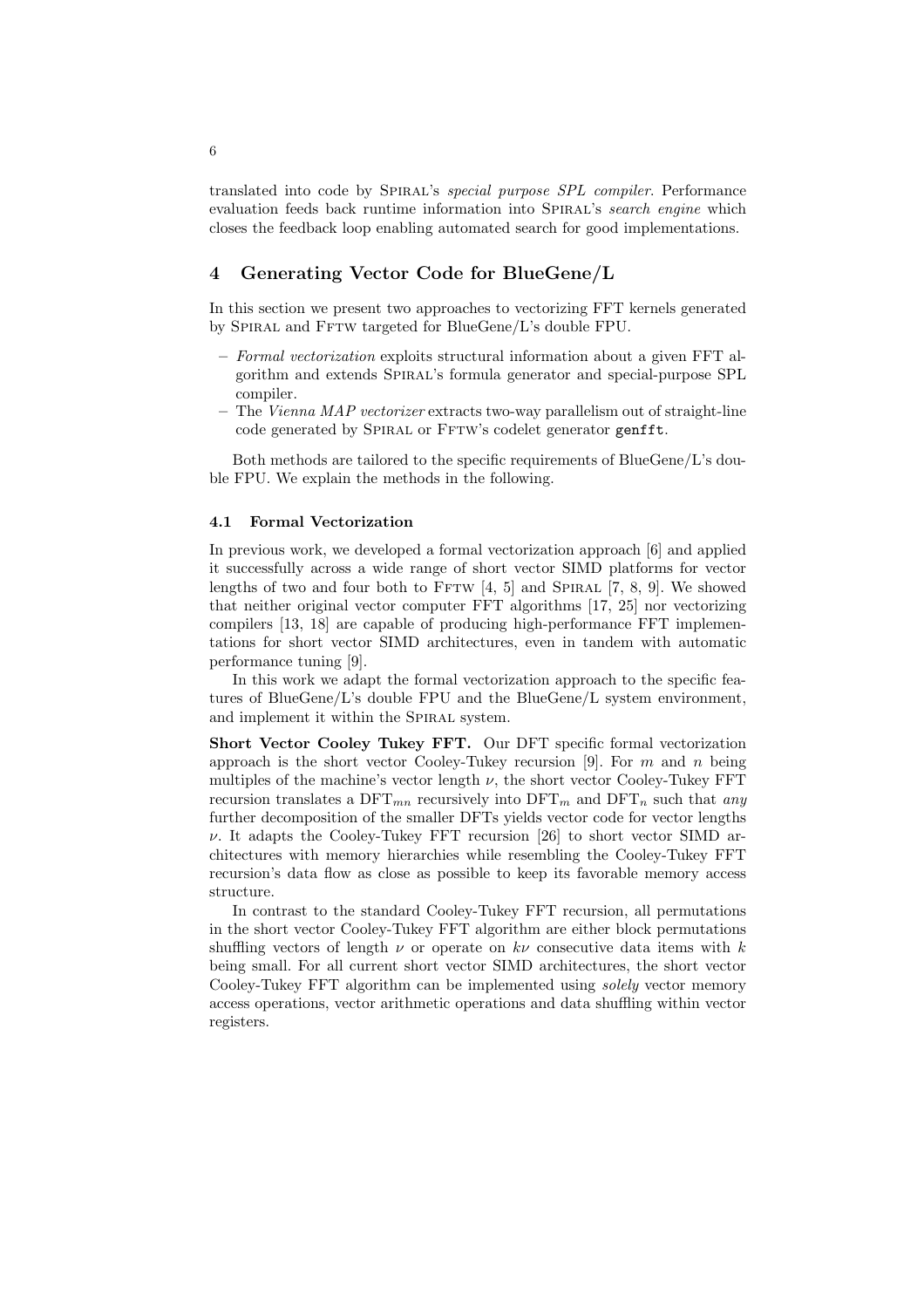#### Algorithm 1 (Short Vector Cooley-Tukey FFT)

SHORTVECTORFFT  $(mn, \nu, y \leftarrow x)$ BLOCKSTRIDEPERMUTATION $(t_0 \leftarrow y, mn/\nu, m/\nu, \nu)$ for  $i = 0 \ldots m/\nu - 1$  do  $V_{\text{ECTORFFT}}(\nu \times \text{DFT}_n, t_1 \leftarrow t_0[i\nu n \dots (i+1)\nu n-1])$ STRIDEPERMUTATIONWITHINBLOCKS $(t_2 \leftarrow t_1, n/\nu, \nu^2, \nu)$ BLOCKSTRIDEPERMUTATION $(t_3[i\nu n \dots (i+1)\nu n-1] \leftarrow t_2, n, \nu, \nu)$ endfor APPLYTWIDDLEFACTORS $(t_4 \leftarrow t_3)$ for  $i = 0 \dots n/\nu - 1$  do  $\text{VECTORFFT}(v \times \text{DFT}_m, y|ivm \dots (i+1)vm - 1] \leftarrow t_4[ivm \dots (i+1)vm - 1]$ endfor

Algorithm 1 describes the short vector Cooley-Tukey FFT algorithm in pseudo code. It computes a  $DFT_{mn}$  by recursively calling VECTORFFT() to compute vectors of  $\nu \times \mathrm{DFT}_m$  and  $\nu \times \mathrm{DFT}_n$ , respectively. BLOCKSTRIDEPERMU-TATION() applies a coarse-grain block stride permutation <sup>1</sup> to reorder blocks of  $\nu$ elements. STRIDEPERMUTATIONWITHINBLOCKS() applies  $n/\nu$  fine-grain stride permutations to shuffle elements within blocks of  $\nu^2$  elements. APPLYTWIDDLE-FACTORS() multiplies a data vector by complex roots of unity called twiddle factors. In our implementation the functions  $B$ LOCKSTRIDEPERMUTATION $($ ), STRIDEPERMUTATIONWITHINBLOCKS(), and APPLYTWIDDLEFACTORS() are combined with the functions  $VECTORFFT()$  to avoid multiple passes through the data.

We extended SPIRAL's formula generator and SPL compiler to implement the short vector Cooley-Tukey recursion. For a given  $\text{DFT}_{mn}$ , SPIRAL's search engine searches for the best choice of  $m$  and  $n$  as well as for the best decomposition of  $DFT_m$  and  $DFT_n$ .

Adaptation to BlueGene/L. The short vector Cooley-Tukey FFT algorithm was designed to support all short vector SIMD architectures currently available. It is built on top of a set of C macros called the portable SIMD API that abstracts the details of a given short vector SIMD architecture. To adapt Spiral's implementation of the short vector Cooley-Tukey FFT algorithm to BlueGene/L we had to  $(i)$  implement the portable SIMD API for BlueGene/L's double FPU (with  $\nu = 2$ ), and *(ii)* utilize the double FPU's fused multiply-add instructions whenever possible.

Spiral's implementation of the portable SIMD API mandates the definition of vector memory operations and vector arithmetic operations. These operations were implemented using the intrinsic and C99 interface provided by IBM's XL C compiler for BlueGene/L. Fig. 1 shows a part of the portable SIMD API for BlueGene/L.

A detailed description of our formal vectorization method and its application to a wide range of short vector SIMD architectures can be found in [6, 7, 9].

 $1 A$  stride permutations can be seen as a transposition of a rectangular two-dimensional array [14].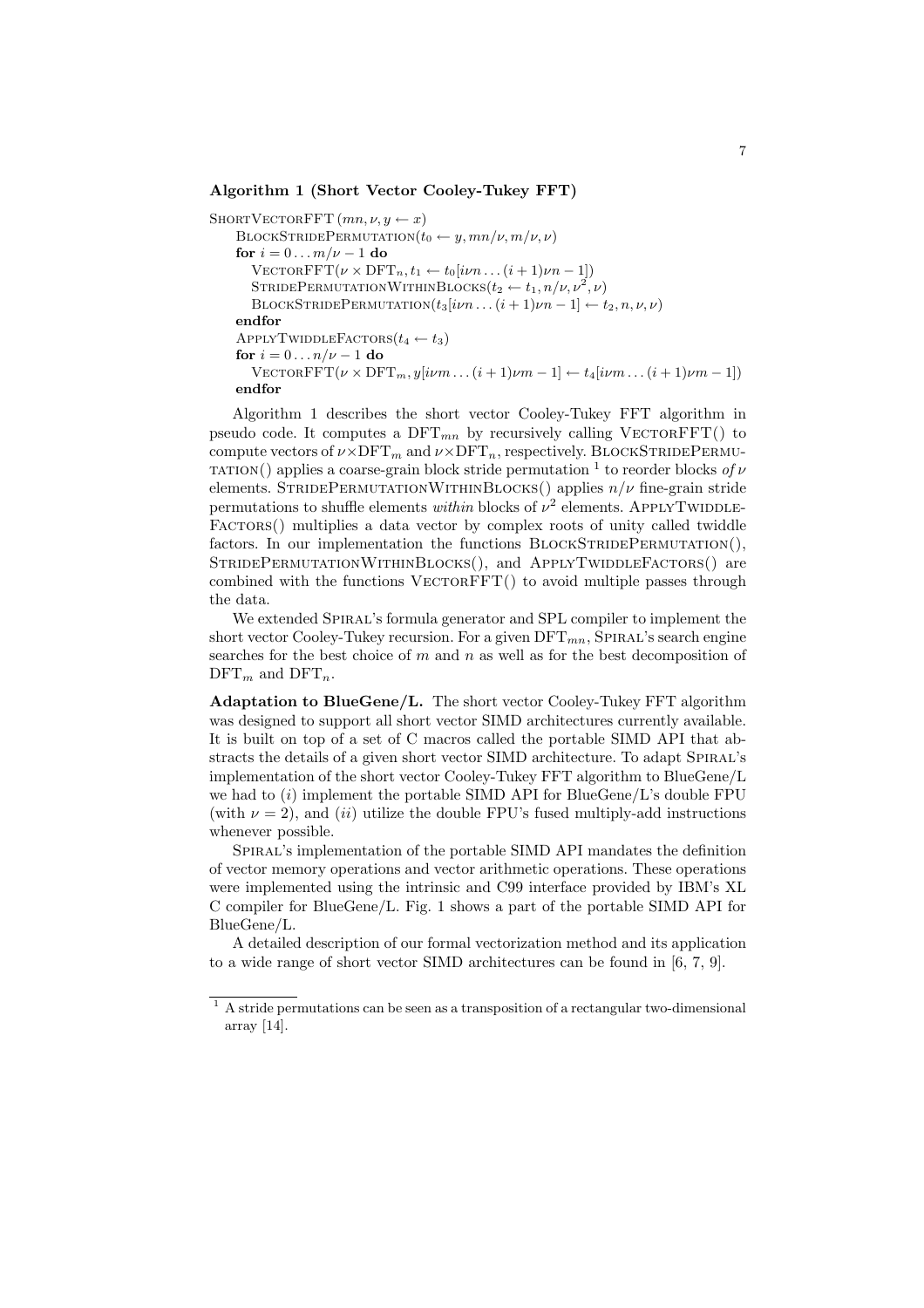```
/* Vector arithmetic operations and declarations*/
#define VECT_ADD(c,a,b) (c) = __fpadd(a,b)
#define VECT_MSUB(d,a,b,c) (d) = __fpmsub(c,a,b)
#define DECLARE_VECT(vec) _Complex double vec
/* Data shuffling */
#define C99_TRANSPOSE(d1, d2, s1, s2) {\
   d1 = \text{\_cmplx} (\text{\_creal}(s1), \text{\_creal}(s2));d2 = -cmplx (-cimag(s1), -cimag(s2)); }
/* Memory access operations */
#define LOAD_VECT(trg, src) (trg) = __lfpd((double *)(src))
#define LOAD_INTERL_USTRIDE(re, im, in) {\
    DECLARE VECT(jn1); DECLARE VECT(jn2);
    LOAD_VECT(in1, in); LOAD_VECT(in2, (in) + 2);\
    C99_TRANSPOSE(re, im, in1, in2); }
```
Fig. 1. Macros included in Spiral's implementation of the portable SIMD API for IBM's XL C compiler for BlueGene/L.

#### 4.2 The Vienna MAP Vectorizer

This section introduces the Vienna MAP vectorizer [6, 15, 16] that automatically extracts two-way SIMD parallelism out of given numerical straight-line code. A peephole optimizer directly following the MAP vectorizer additionally supports the extraction of SIMD fused multiply-add instructions.

Vectorization of Straight-Line Code. Existing approaches to vectorizing basic blocks originate from very long instruction word (VLIW) or from SIMD digital signal processors (DSP) compiler research [3, 18, 19], and try to find either an efficient mix of SIMD and scalar instructions to do the required computation or insert data shuffling operations to allow for parallel computation. Due to the fact that SIMD data reordering operations are very expensive on IBM BlueGene/L's double FPU and FFT kernels have complicated data flow, these approaches are rendered suboptimal for the vectorization of FFT kernels for the double FPU.

MAP's vectorization requires that all computation is performed by SIMD instructions, while attempting to keep the SIMD reordering overhead reasonably small. The only explicit data shuffling operations allowed are swapping the two entries of a two-way vector register. In addition, MAP requires inter- and intraoperand arithmetic operations. On short vector extensions not supporting intraoperand arithmetic operations, additional shuffle operations may be required. When vectorizing complex FFT kernels for the double FPU, no data shuffle operations are required at all.

8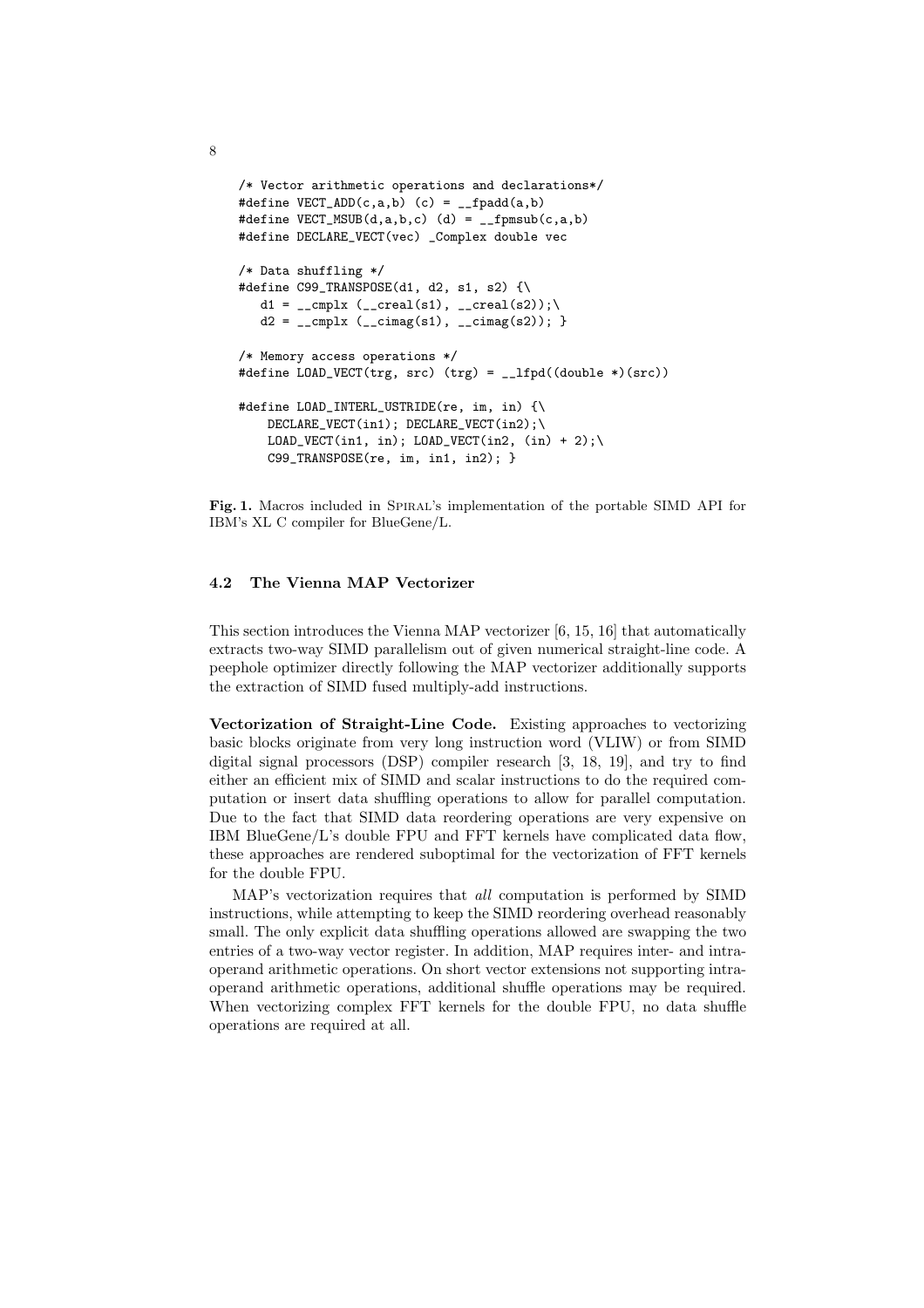The Vectorization Algorithm. The MAP vectorizer uses depth-first search with chronological backtracking to discover SIMD style parallelism in a scalar code block. MAP's input is scalar straight-line codes that may contain array accesses, index computation, and arithmetic operations. Its output is vector straight-line code containing vector arithmetic and vector data shuffling operations, vector array accesses, and index computation. MAP describes its input as scalar directed acyclic graph (DAG) and its output as vector DAG.

In the vectorization process, pairs of scalar variables s, t are combined, i. e., fused, to form SIMD variables  $st = (s,t)$  or  $ts = (t,s)$ . The arithmetic instructions operating on s and t are combined, i.e., *paired*, to a sequence of SIMD instructions. This vectorization process translates nodes of the scalar DAG into nodes of the vector DAG. Table 1 shows an example of fusing two additions into a vector addition.



Table 1. Two-way Vectorization. Two scalar add instructions are transformed into one vector vadd instruction.

As initialization of the vectorization algorithm, store instructions are combined non-deterministically by fusing their respective source operands. The actual vectorization algorithm consists of two steps.

(i) Pick  $I1 = (op1, s1, t1, d1)$  and  $I2 = (op2, s2, t2, d2)$ , two scalar instructions that have not been vectorized, with  $(d1, d2)$  or  $(d2, d1)$  being an existing fusion.

 $(ii)$  Non-deterministically pair the two scalar operations op1 and op2 into one SIMD operation. This step may produce new fusions or reuse a existing fusion, possibly requiring a data shuffle operation.

The vectorizer alternatingly applies these two steps until either the vectorization succeeds, i. e., thereafter all scalar variables are part of at most one fusion and all scalar operations have been paired, or the vectorization fails. If the vectorizer succeeds, MAP commits to the first solution of the search process.

Non-determinism in vectorization arises due to different vectorization choices. For a fusion  $(d1, d2)$  there may be several ways of fusing the source operands s1,t1,s2,t2, depending on the pairing (op1,op2).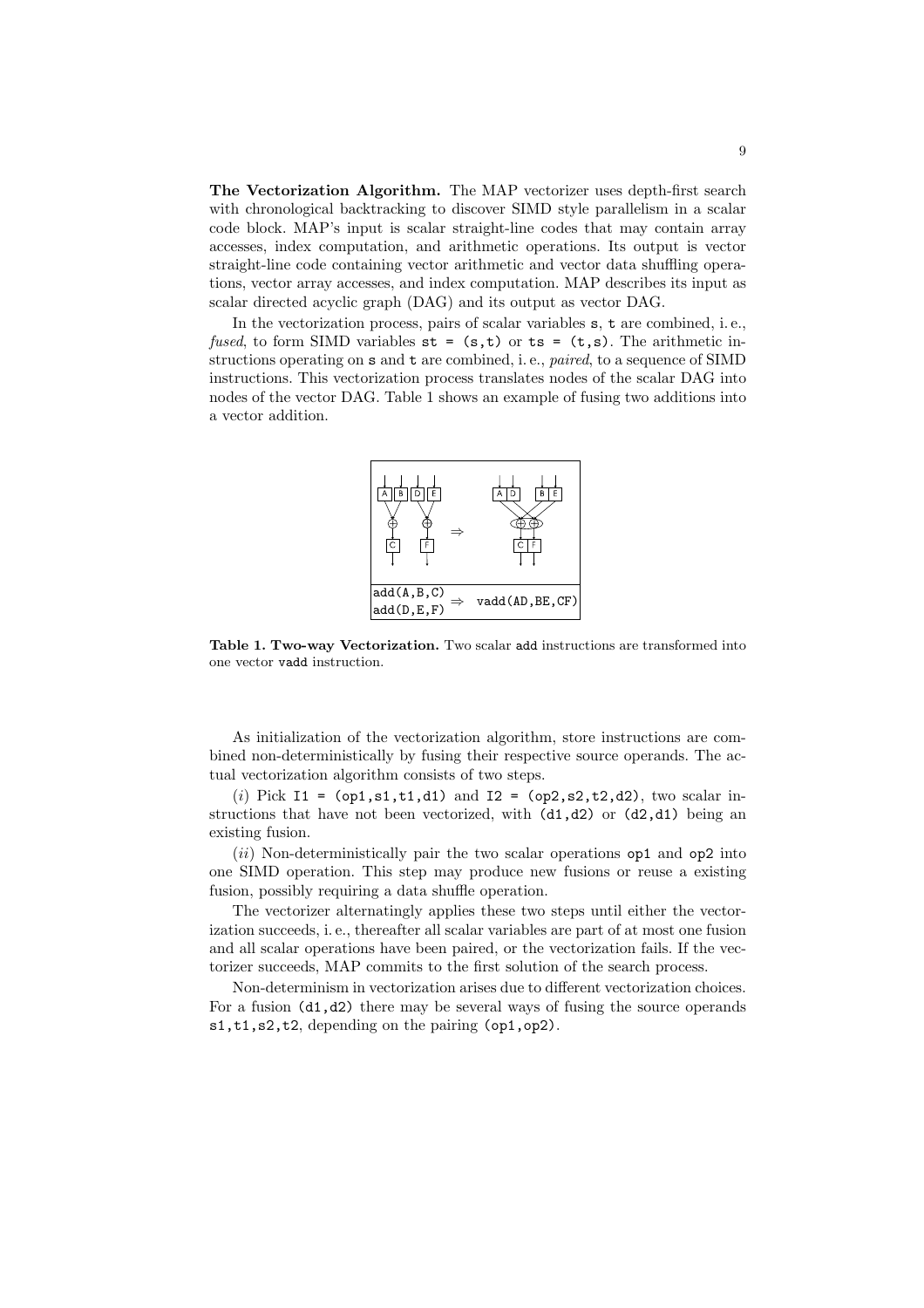Peephole Based Optimization. After the vectorization, a local rewriting system is used to implement peephole optimization on the obtained vector DAG. The rewriting rules are divided into three groups. The first group of rewriting rules aims at  $(i)$  minimizing the number of instructions,  $(ii)$  eliminating redundancies and dead code, *(iii)* reducing the number of source operands, *(iv)* copy propagation, and  $(v)$  constant folding. The second group of rules is used to extract SIMD-FMA instructions. The third group of rules rewrites unsupported SIMD instructions into sequences of SIMD instructions that are available on the target architecture.

Connecting MAP to SPIRAL and FFTW. MAP was adapted to support BlueGene/L's double FPU and connected to the SPIRAL system as backend to provide BlueGene/L specific vectorization of Spiral generated code. Spiral's SPL compiler was used to translate formulas generated by the formula generator into fully unrolled implementations leading to large straight-line codes. These codes were subsequently vectorized by MAP. In addition, MAP was connected to Fftw's code generator genfft to vectorize no-twiddle codelets. MAP's output uses the intrinsic interface provided by IBM's XL C compiler for BlueGene/L. This allows MAP to vectorize computational kernels but leaves register allocation and instruction scheduling to the compiler.

## 5 Experimental Results

We evaluated both the formal vectorization approach and the Vienna MAP vectorizer in combination with SPIRAL, as well as the Vienna MAP vectorizer as backend to FFTW's genfft. We evaluated 1D FFTs with problem sizes  $N = 2^2$ ,  $2^3, \ldots, 2^{10}$  using SPIRAL, and FFT kernels (FFTW's no-twiddle codelets) of sizes  $N = 2, 3, 4, \ldots, 16, 32, 64$ . All experiments were performed on one PowerPC 440 FP2 processor of the BlueGene/L DD1 prototype running at 500 MHz. Performance data is given in *pseudo Gflop/s*  $(5N \log_2(N)/\text{runtime})$  or as speedup with respect to the best code without double FPU support (scalar code).

For vector lengths  $N = 2^2, \ldots, 2^{10}$ , we compared the following FFT implementations:  $(i)$  The best vectorized code found by SPIRAL utilizing formal vectorization;  $(ii)$  the best vectorized code found by SPIRAL utilizing the Vienna MAP vectorizer;  $(iii)$  the best scalar FFT implementation found by SPIRAL (XL C's vectorizer and FMA extraction turned off);  $(iv)$  the best vectorizer FFT implementation found by Spiral using the XL C compiler's vectorizer and FMA extraction; and (v) FFTW 2.1.5 ported to BlueGene/L (without double FPU support).

In the following we discuss the results summarized in Fig. 2. The best scalar code generated by Spiral without compiler vectorization (thin line, crosses) serves as baseline, as it is the fastest scalar code we obtained. Turning on the vectorization and FMA extraction provided by IBM's XL C compiler for Blue-Gene/L (dashed line, x) actually slows down SPIRAL generated FFT code by up to 15 %. FFTW 2.1.5 (thin line, asterisk) runs at approximately  $80\%$  of the performance provided by the best scalar Spiral generated code. Utilizing the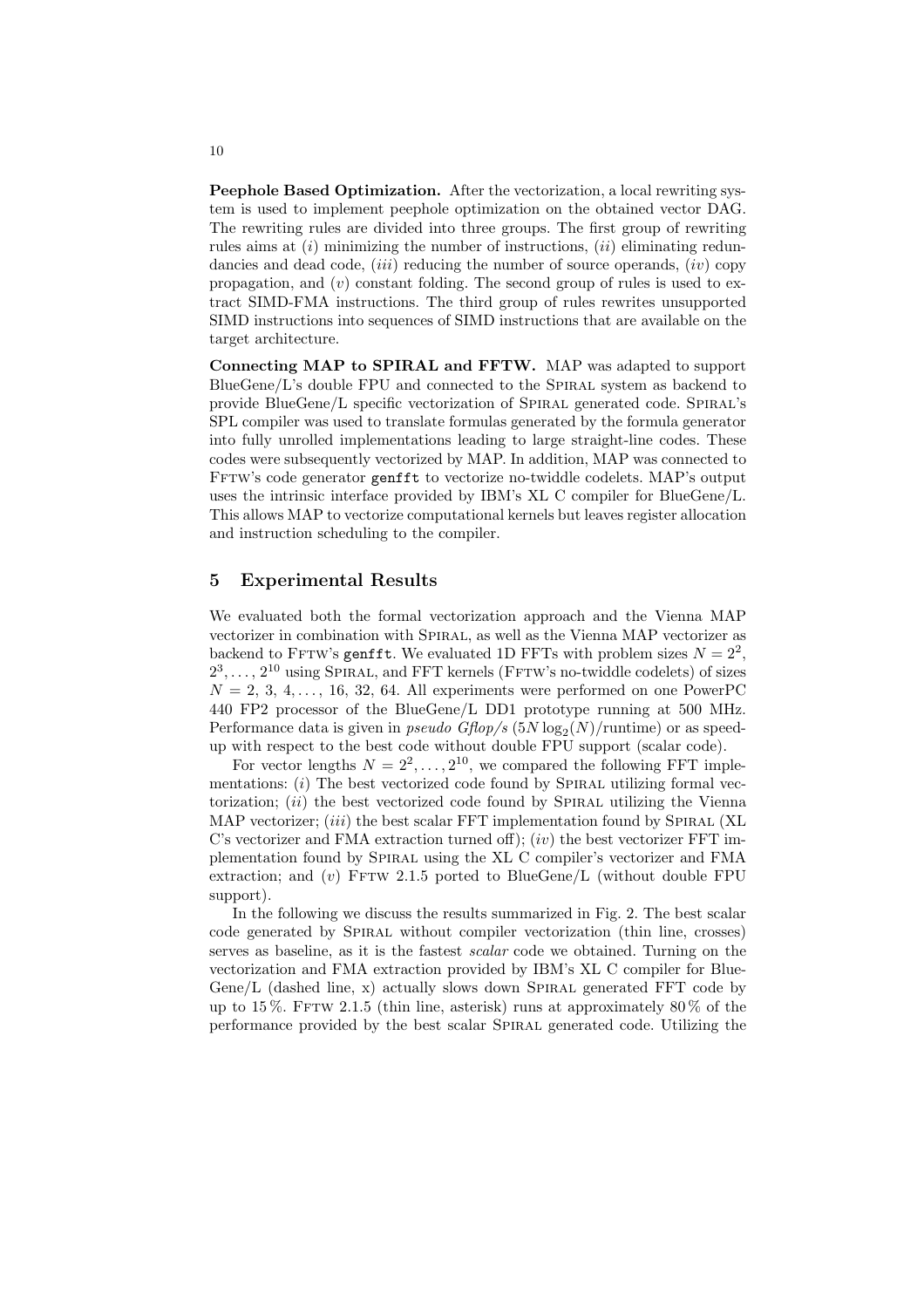Vienna MAP vectorizer as backend for Spiral (bold dashed line, hollow squares) produces the fastest code for problem sizes  $N = 2^2, 2^3, 2^4$ , for which it yields speed-ups of up to 55 %. For larger sizes MAP suffers from problems with the XL C compiler's register allocation; for problem sizes larger than  $2^7$ , straight-line code becomes unfeasible. Formal vectorization (bold line, full squares) produces the fastest code for  $N = 2^5, \ldots, 2^9$ , speeding up the computation by up to up to 45 %. Smaller problem sizes are slower due to the overhead produced by formal vectorization; for  $N = 2^{10}$  we again experienced problems with the XL C compiler. In addition, all codes slow down at  $N = 2^{10}$  considerably due to limited data-cache capacity.



Fig. 2. Performance comparison of generated FFT scalar code and generated FFT vector code obtained with the MAP vectorizer and formal vectorization compared to the best scalar code and the best vectorized code (utilizing the VisualAge XLC for BG/L vectorizing compiler) found by SPIRAL. Performance is displayed in *pseudo*  $Gflop/s$  (5N  $log_2(N)/$ runtime with N being the problem size).

In a second group of experiments summarized in Fig. 3 we applied the Vienna MAP vectorizer to FFTW's no-twiddle codelets. We again compared the performance of scalar code, code vectorized by IBM's XL C compiler for BlueGene/L, and code vectorized by the Vienna MAP vectorizer. The vectorization provided by IBM's XL C compiler speeds up FFTW no-twiddle codelets for certain sizes but yields slowdowns for others. Codelets vectorized by the Vienna MAP vectorizer are faster than both the scalar codelets and the XL C vectorized. For  $N = 64$  we again experienced problems with IBM's XL C compiler.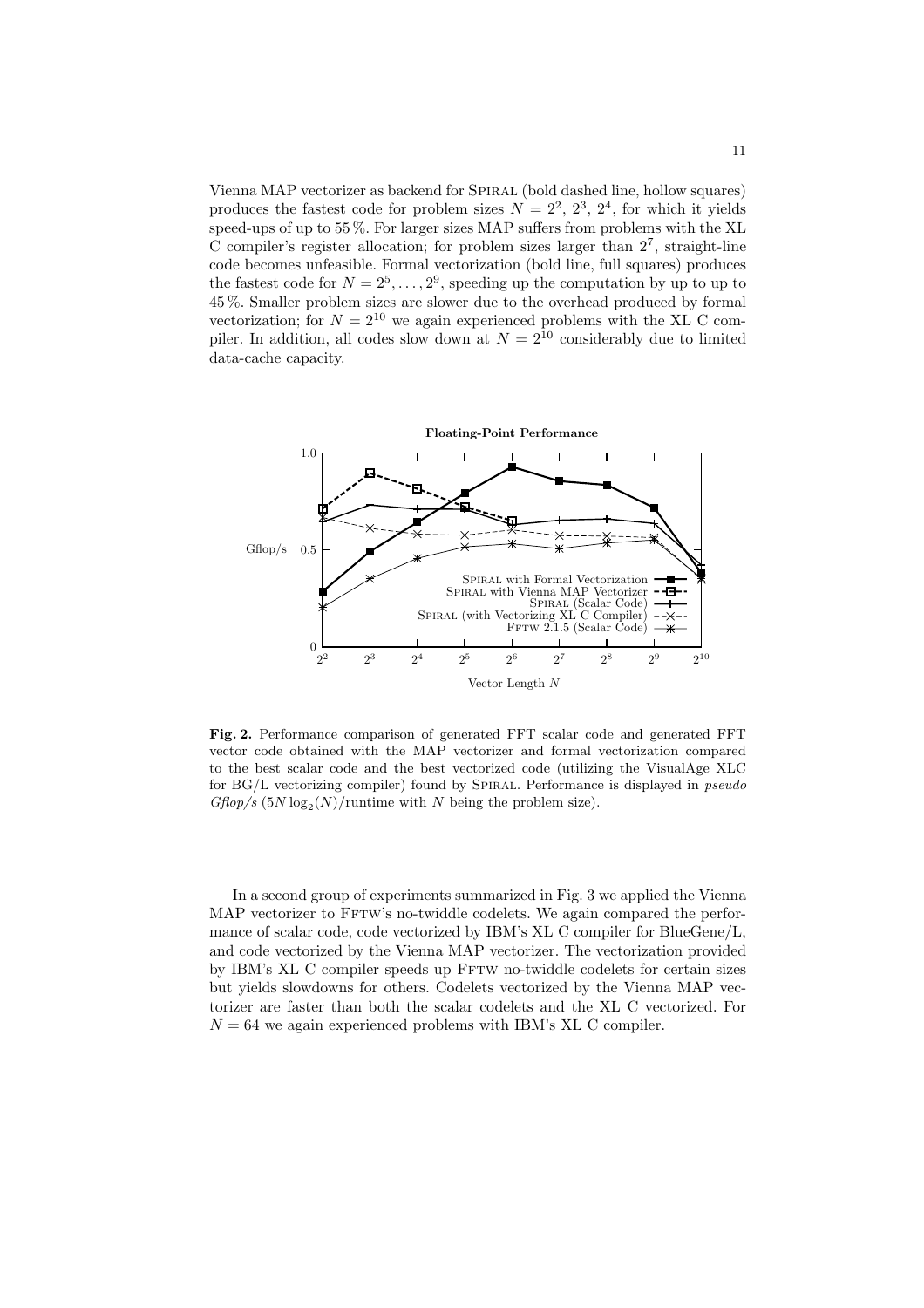Speed-up of Vectorized FFTW No-Twiddle Codelets on BlueGene/L



Fig. 3. Speed-up of the vectorization techniques applied by the MAP vectorizer compared to scalar code and code vectorized by IBM's VisualAge XL C compiler.

# 6 Conclusions and Outlook

FFTs are important tools in practically all fields of scientific computing. Both methods presented in this paper—formal vectorization techniques and the Vienna MAP vectorizer—can be used in conjunction with advanced automatic performance tuning software such as Spiral and Fftw helping to develop high performance implementations of FFT kernels on the most advanced computer systems.

Performance experiments carried out on a BlueGene/L prototype show that our two vectorization techniques are able to speed up FFT code considerably.

Nevertheless, even better performance results will be yielded by improving the current BlueGene/L version of the Vienna MAP vectorizer. An integral part of our future work will be to fully fold any SIMD data reorganization into special fused multiply add instructions (FMA) provided by BlueGene/L's double FPU. In addition, we are developing a compiler backend particularly suited for numerical straight-line code as output by /fftw and /spiral.

Acknowledgements. Special thanks to Manish Gupta, José Moreira, and their group at IBM T. J. Watson Research Center (Yorktown Heights, N.Y.) for making it possible to work on the BlueGene/L prototype and for a very pleasant and fruitful cooperation.

The Center for Applied Scientific Computing at Lawrence Livermore National Laboratory (LLNL) in California deserves particular appreciation for ongoing support.

Finally, we would like to acknowledge the financial support of the Austrian science fund FWF and the National Science Foundation (NSF awards 0234293 and 0325687).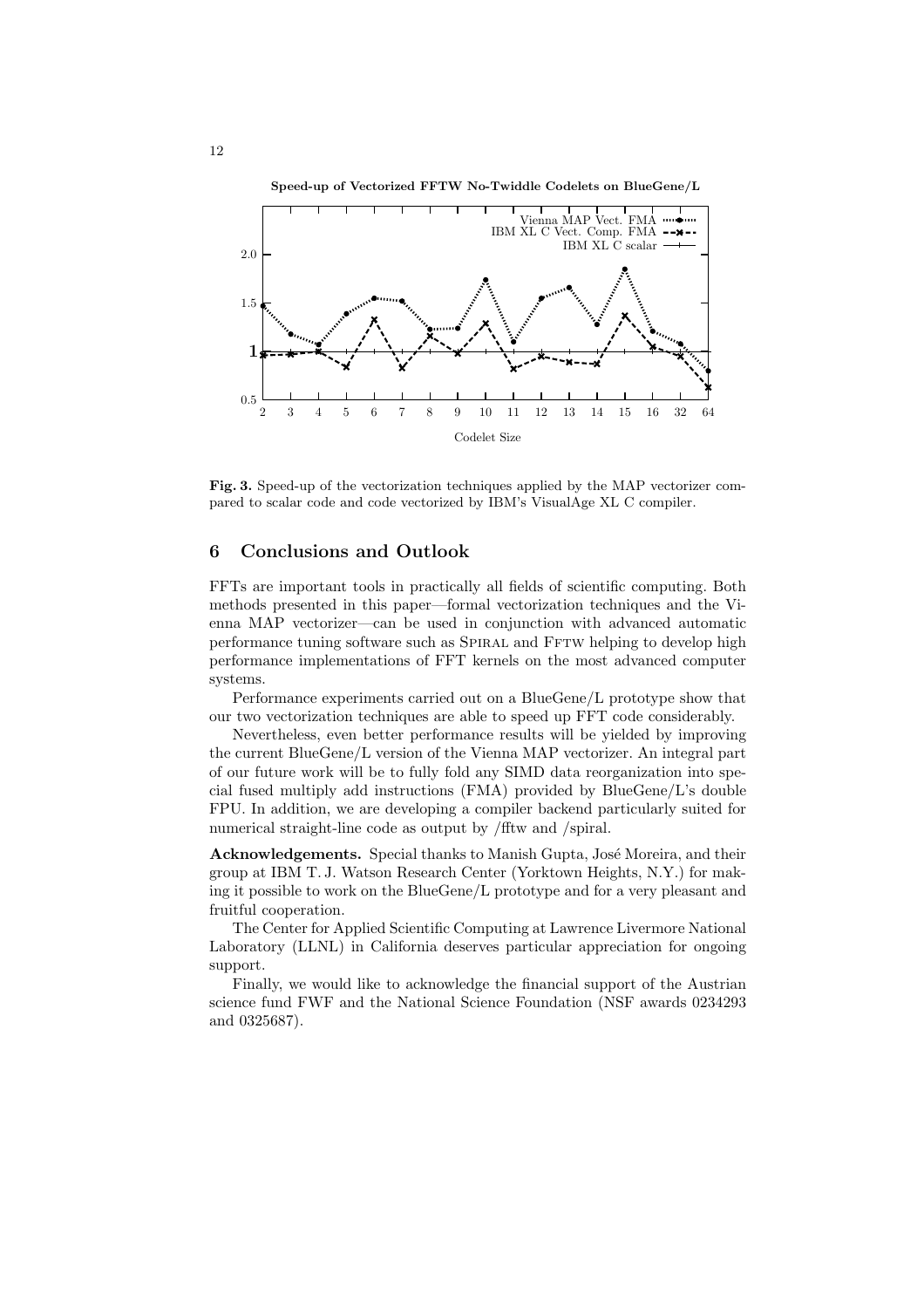# References

- [1] G. Almasi et al., "An overview of the BlueGene/L system software organization," Proceedings of the Euro-Par '03 Conference on Parallel and Distributed Computing LNCS 2790, pp. 543–555, 2003.
- [2] R. J. Fisher and H. G. Dietz, "The Scc Compiler: SWARing at MMX and 3DNow," in Languages and Compilers for Parallel Computing (LCPC99), LNCS 1863, pp.399–414, 2000.
- [3] ——, "Compiling for SIMD within a register," in Languages and Compilers for Parallel Computing, LNCS 1656, pp. 290–304, 1998.
- [4] F. Franchetti, "A portable short vector version of FFTW," in Proc. Fourth IMACS Symposium on Mathematical Modelling (MATHMOD 2003), vol. 2, pp. 1539–1548, 2003.
- [5] F. Franchetti, H. Karner, S. Kral, and C.W. Ueberhuber, "Architecture independent short vector FFTs," in Proc. ICASSP, vol. 2, pp. 1109–1112, 2001.
- [6] F. Franchetti, S. Kral, J. Lorenz, and C.W. Ueberhuber, "Efficient Utilization of SIMD Extensions," IEEE Proceedings Special Issue on Program Generation, Optimization, and Platform Adaption, to appear.
- [7] F. Franchetti and M. Püschel, "A SIMD Vectorizing Compiler for Digital Signal Processing Algorithms," in Proc. IPDPS, pp. 20–26, 2002.
- [8] ——, "Short vector code generation and adaptation for DSP algorithms." in Proceedings of the International Conerence on Acoustics, Speech, and Signal Processing. Conference Proceedings (ICASSP'03), vol. 2, pp. 537–540, 2003.
- [9] ——, "Short vector code generation for the discrete Fourier transform." in Proceedings of the 17th International Parallel and Distributed Processing Symposium (IPDPS'03), pp. 58–67, 2003.
- [10] M. Frigo, "A fast Fourier transform compiler," in Proceedings of the ACM SIGPLAN '99 Conference on Programming Language Design and Implementation. New York: ACM Press, pp. 169–180, 1999.
- [11] M. Frigo and S. Kral, "The Advanced FFT Program Generator GENFFT," in Aurora Technical Report TR2001-03, vol. 3, 2001.
- [12] M. Frigo and S. G. Johnson, "FFTW: An Adaptive Software Architecture for the FFT," in ICASSP 98, vol. 3, pp. 1381–1384, 1998.
- [13] Intel Corporation, "Intel C/C++ compiler user's guide," 2002.
- [14] J. Johnson, R. W. Johnson, D. Rodriguez, and R. Tolimieri, "A methodology for designing, modifying, and implementing Fourier transform algorithms on various architectures," IEEE Trans. on Circuits and Systems, vol. 9, pp. 449–500, 1990.
- [15] S. Kral, F. Franchetti, J. Lorenz, and C. Ueberhuber, "SIMD vectorization of straight line FFT code," Proceedings of the Euro-Par '03 Conference on Parallel and Distributed Computing LNCS 2790, pp. 251–260, 2003.
- [16] ——, "FFT compiler techniques," Proceedings of the 13th International Conference on Compiler Construction LNCS 2790, pp. 217–231, 2004.